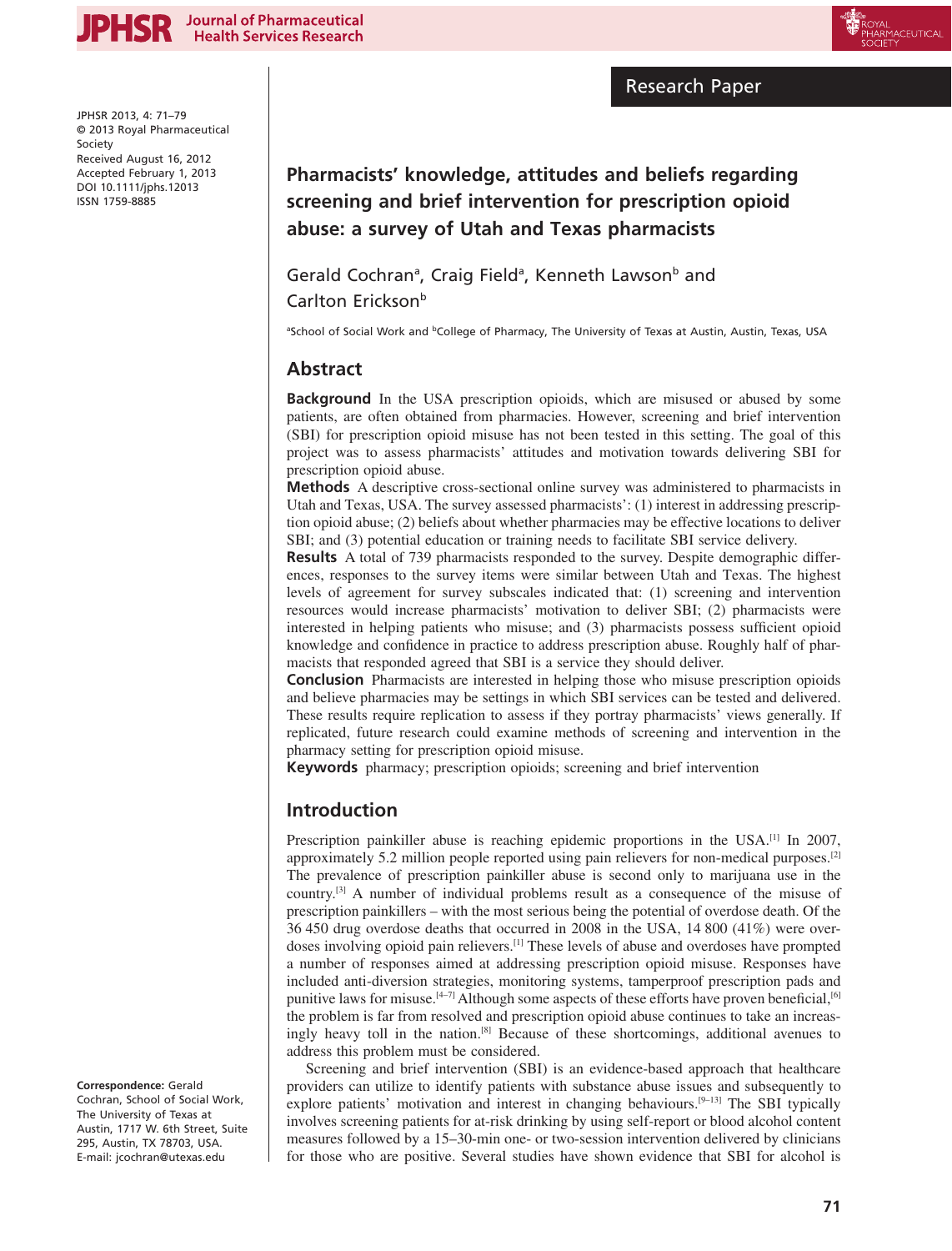effective when delivered in in-patient, emergency and traumacare settings. $[9-13]$  Brief interventions in healthcare settings have demonstrated initial promise for reducing prescription medication misuse. For instance, one study showed that a brief behavioural invention with chronic back pain patients in a primary care setting significantly reduced non-compliant opiate use.[14] Another study demonstrated that a brief intervention could produce significant reductions for prescription opiate and hypnotic/sedative use among patients in a general hospital setting.<sup>[15]</sup>

In spite of these preliminary indications of success for SBI in reducing prescription opioid misuse in healthcare settings, pharmacies have not been locations in which SBI services have been tested. In the USA, prescription opioids, which are misused or abused by some patients, are often obtained from pharmacies.[16,17] Pharmacies, particularly health system and chain settings, also house prescription record systems that possess detailed medication histories and prescription filling patterns for patients, including those who are at-risk or currently misuse.<sup>[18,19]</sup> Furthermore, pharmacists across the country have access to Prescription Drug Monitoring Programs (PDMPs), which provide necessary information to clinicians in order to curb medication misuse.<sup>[6]</sup> In fact, using electronic prescription record systems for identifying patients misusing medications has been successfully employed in previous behavioural health intervention studies.[20]

Given the (1) the prevalence of prescription opioid misuse, (2) positive preliminary indications for SBI addressing prescription opioid abuse, and (3) important role pharmacies play for access to prescription opioids and for information about those who misuse, delivering SBI in pharmacies for prescription opioid abuse is a promising possibility for addressing this serious public health issue. Therefore, the goal of the current study was to examine pharmacists' interest, beliefs and opinions about prescription opioid abuse and SBI. Further, this study sought to examine if pharmacists' views towards prescription opioid misuse and SBI differed between a US state with severe levels of opioid abuse and a state with less severe problems. Specifically, pharmacists in Utah and Texas were targeted in this project. Utah pharmacists were selected because of this state's rate of prescription drug overdoses being fourth highest in the nation, $[21]$  and its rate of nonmedical use of pain relievers being highest in the nation.[22] Pharmacists in Texas were selected as recipients for the survey because of the state's moderate<sup>[21]</sup> but increasing levels of prescription opioid abuse, treatment seeking and overdoses,<sup>[23,24]</sup> ranking 35th in misuse<sup>[22]</sup> and 43rd in overdoses.<sup>[21]</sup> Both states were also selected because of the research team's access to pharmacists' contact information.

Specifically, this project explored: (1) pharmacists' level of interest in addressing prescription opioid abuse; (2) pharmacists' beliefs regarding whether pharmacies might be effective settings to address prescription opioid abuse through SBI; and (3) pharmacists' opinions on the education and training that would be needed for them to become further engaged in SBI activities for prescription opioid misuse. Assessing pharmacists' interest, beliefs and opinions about prescription opioid abuse and SBI is a necessary first step in understanding how brief interventions for opioid misuse might be effectively applied in the pharmacy setting.[25,26]

# **Methods**

## **Sample**

A cross-sectional internet-based survey was administered to pharmacists in Utah and Texas using a Select SurveyMonkey plan (www.SurveyMonkey.com). All Utah pharmacists with e-mail addresses associated with their licences were invited to participate in the survey. Pharmacist members of the Texas Pharmacy Association with e-mail addresses associated with their membership profiles were also invited to participate in the survey. Survey recipients received an e-mail message introducing the project investigators and giving a short explanation of the project with an invitation to click on a link to the survey. This introductory e-mail also included an explanation of the study's institutional review board (IRB) review and approval from The University of Texas at Austin. Those pharmacists who chose to click the link were directed to a cover letter for internet research that contained a more in-depth explanation of the study, assurance of anonymity of their responses and an explanation of what investigators intended to do with the data. This more in-depth explanation of the study also included the IRB approval and contact information. At the end of this cover letter, participants were invited to proceed to the survey. Following the initial invitation to participate in the survey, three follow up e-mails were sent over 3 months. Follow up e-mails thanked those who had completed the survey and encouraged the others to respond.

## **Survey instrument and item analysis**

The survey consisted of 37 closed-ended items that were adapted from previously published surveys asking pharmacists about SBI for alcohol misuse<sup>[25,26]</sup> or were developed by project investigators. The adaptations made to the original survey items selected for the current questionnaire included: (1) changing 'alcohol' to 'opioids' for those questions that used the word alcohol and (2) a simplification of language (see original surveys for comparisons[25,26]). Because no prior studies had examined SBI for opioid misuse among pharmacists, the investigators added items covering areas such as interest in research involvement and electronic prescription records. The first 31 items of the survey were five-point Likert-scale response statements (one = strongly disagree,  $two = disagree$ , three = neutral, four = agree and five = strongly agree). Likert-scale items asked respondents to rate their level of agreement with statements about prescription opioid abuse and the potential of SBI. The final six items requested demographic and work-related information. Descriptive statistics, *t*-tests and  $\chi^2$  tests with odds ratios were carried out to examine demographic and work related differences.

To facilitate reporting results for the 31 Likert-scale items, we performed an exploratory principal components analysis (PCA) with Varimax rotation. Eigenvalues over 1.0 and Scree plots were used to identify the number of factors in the solution, and rotated component matrix values greater than 0.4 were used to identify items that loaded onto specific factors. To assess reliability, we calculated Cronbach's  $\alpha$  for each subscale. Individual subscale values were calculated by averaging the scores for items that loaded onto a single factor (six statements were reverse coded to reflect positive opinions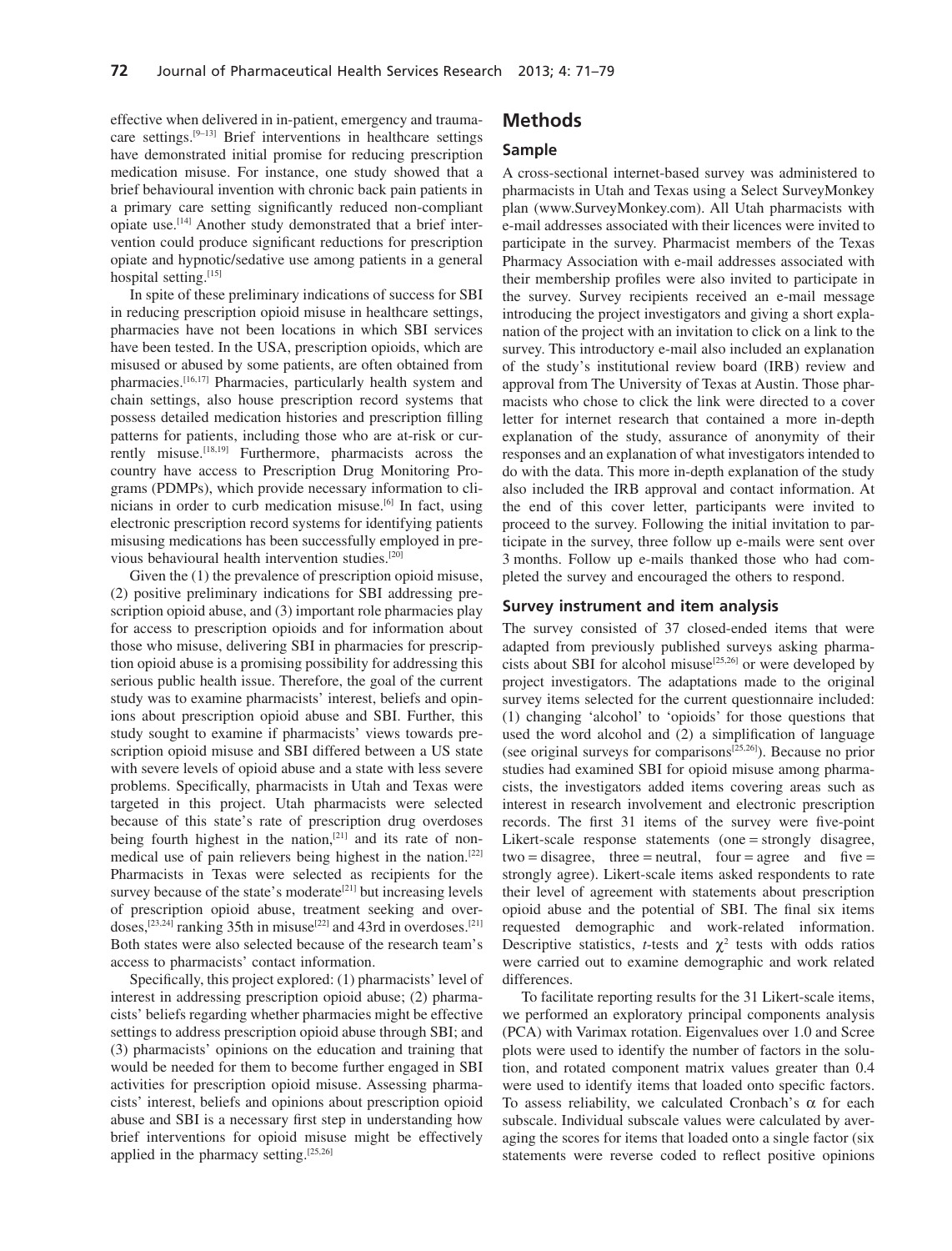within subscales). Averaging the item scores for the subscales allowed the factor means to remain on the same one (strongly disagree) to five (strongly agree) scale. *T*-tests and analysis of variance (ANOVA) analyses with the Bonferroni correction were used to examine mean differences in the scale items, and Pearson correlations allowed us to examine the relationships between years of pharmacy practice and the subscales. All statistical analyses were conducted using IBM SPSS software (version 19.0, Chicago, Illinois, USA).[27]

# **Results**

# **Response rate and demographics**

A total of 1703 Utah pharmacists and 2700 Texas pharmacists were e-mailed and invited to participate in the survey, with 161 Utah emails and 297 Texas e-mails returned as undeliverable. Therefore, 1542 Utah pharmacists and 2403 Texas pharmacists received e-mails, totalling 3945 recipients. Of those who received e-mails, Utah pharmacists completed 379 (Utah response rate: 24.6%) and Texas pharmacists completed 360 (Texas response rate: 15%), a total of 739 respondents with a 19% response rate.

Table 1 contains the demographic information for survey respondents. More respondents were male (Utah *n* = 207, 58.5%; Texas  $n = 189, 59.2\%$ ). There was a significant difference ( $\chi^2$  = 110.02, difference test (df) = 3, *P* < 0.01) between pharmacists' level of education. Doctorate level pharmacists (PharmD) were over-represented in the Utah sample (*n* = 223, 63.2%, standardized residual  $(SR) = 5.2$ ) and Bachelor's level pharmacists (BSPharm) were over-represented in the Texas sample  $(n = 218, 70.3\%$ ,  $SR = 5.0$ ). A significant difference  $(\chi^2 = 83.02, df = 3, P < 0.01)$  was also detected for practice location. Utah health system pharmacists were overrepresented in the data ( $n = 135, 45.6\%$ , SR = 4.2), and Texas independent pharmacists were over-represented in the sample  $(n = 123, 47.5\%, SR = 4.7)$ . Despite this significant difference for practice setting, these proportions of pharmacists working in health system, chain and independent settings are generally reflective of actual distributions within the respective states.<sup>[28,29]</sup> Lastly, Utah pharmacists (mean  $(M) = 13$ , standard deviation  $(SD) = 11.2$ ) reported having been in practice significantly fewer years as pharmacists than those from Texas  $(M = 27, SD = 13.8; t = -6.73, df = 605.3, P < 0.01$ .

# **Items and factors**

The statements to which the two largest proportions of respondents 'strongly agreed' were: 'I feel I have the right to ask patients about their use of prescription opioids' (33.4%) and 'I want to help patients who misuse prescription opioids' (30.4%). The statements to which the two largest proportions of respondents 'agreed' indicated that pharmacists' engagement in SBI would be increased: 'If [they] had quick and easy intervention techniques available' (69.1%) and 'If [they] had referrals to treatment services readily available for patients' (68.3%). The statement to which the largest proportion of respondents 'strongly disagreed' was: 'Patients in my pharmacy would probably not mind being contacted about their use of prescription opioids, if their use was assessed to be risky or harmful' (21%). The second largest proportion of respondents 'strongly disagreed' (18.6%) and the largest proportion of respondents 'disagreed' (55.4%) with the item that stated: 'I believe patients would resent being asked about their possible misuse of prescription opioids'. The statement to which the second largest proportion of respondents 'disagreed' was: 'I believe screenings and brief interventions are *not* what I should be doing as a pharmacist' (49.3%). For the one item not retained in a subscale, 50.2% of respondents 'agreed' or 'strongly agreed' that '. . . pharmacies may be good settings to test if brief interventions could help patients who misuse prescription opioids.'

Sampling adequacy (0.83) and the  $\chi^2$  test of sphericity  $(\chi^2 = 6331.6, df = 465, P < 0.001)$  supported the PCA solution. Eight factors emerged from the data, with one item that did not load onto any factor (see Table 2 for reliability scores, factor loadings, proportion of item endorsement and total number of responses to the items). The eight-factor solution explained 59.9% of the total variance. The subscales were named: (1) *motivators to service* (comprised of statements about tools and attitudes that would motivate pharmacists to engage in SBI practice); (2) *patient reactions* (comprised of statements about how patients may react to SBI and possibly

**Table 1** Demographic characteristics and differences between Utah and Texas

| <b>Variable</b>                    |                  | Utah             |      | <b>SR</b> | <b>Texas</b>     |      | <b>SR</b> | (df)                      | P           |
|------------------------------------|------------------|------------------|------|-----------|------------------|------|-----------|---------------------------|-------------|
|                                    |                  | $\boldsymbol{n}$ | $\%$ |           | $\boldsymbol{n}$ | $\%$ |           |                           |             |
| Gender                             | Female           | 147              | 41.5 | 0.1       | 130              | 40.8 | $-0.1$    | $0.04$ $(1)^a$            | 0.84        |
|                                    | Male             | 207              | 58.5 | $-0.1$    | 189              | 59.2 | 0.1       |                           |             |
| Level of education                 | <b>Bachelors</b> | 114              | 32.3 | $-4.7$    | 218              | 70.3 | 5.0       | $110.02$ $(3)^a$          | $\leq 0.01$ |
|                                    | <b>Masters</b>   | 12               | 3.4  | $-1.0$    | 18               | 5.8  | 1.1       |                           |             |
|                                    | <b>DPharm</b>    | 223              | 63.2 | 5.2       | 74               | 23.9 | $-5.5$    |                           |             |
|                                    | Other            | $\overline{4}$   | 1.1  | 1.3       | $\Omega$         | 0.0  | $-1.4$    |                           |             |
| Practice location                  | Health system    | 135              | 45.6 | 4.2       | 41               | 15.8 | $-4.5$    | $83.02(3)^a$              | $\leq 0.01$ |
|                                    | Chain            | 103              | 34.8 | $-0.1$    | 93               | 35.9 | 0.2       |                           |             |
|                                    | Independent      | 50               | 16.9 | $-4.4$    | 123              | 47.5 | 4.7       |                           |             |
|                                    | Other            | 8                | 2.7  | 1.2       | $\overline{2}$   | 0.8  | $-1.2$    |                           |             |
| Years as a pharmacist <sup>b</sup> |                  | 13               | 11.2 |           | 27               | 13.8 |           | $-6.73$ $(605.3)^{\circ}$ | $\leq 0.01$ |

<sup>a</sup>χ<sup>2</sup> test, <sup>b</sup>means and standard deviations, <sup>c</sup>t-test. df, difference test; SR, standardized residual.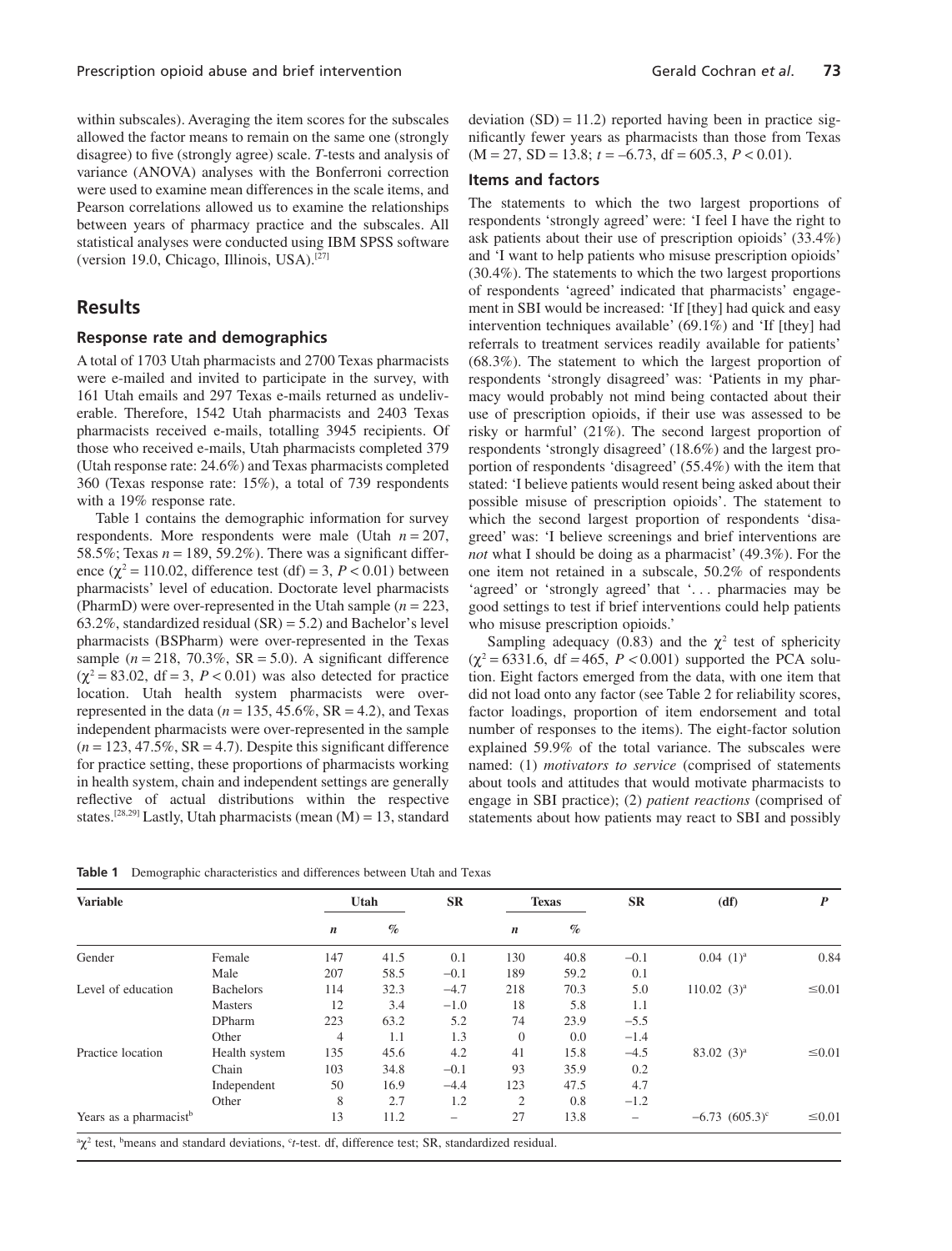#### **Factor a C***Ractor* **loading Survey question**  $\%$  of *n*  $\qquad$ **Strongly disagree Disagree Neutral Agree Strongly agree** Motivators to service<sup>a</sup> 0.86 0.80 If I had referrals to treatment services readily available for patients. 0.1 2.1 14.8 68.3 14.6 676 0.85 If I had quick and easy screening questionnaires available.<br>0.1 0.1 5.5 17.8 65.3 11.3 674 0.88 If I had quick and easy intervention techniques available<br>0.3 2.8 0.3 2.8 15.7 69.1 12.0 674 0.70 The positive impact I could have in helping patients who may misuse prescription opioids.<br>0.0 1.6.3 64.8 0.0 1.6 16.3 64.8 17.3 676 Patient reactions 0.73 -0.67 My patients believe that I have the right to ask them about their use of prescription opioids.<br>12.3 29.2 28.1 27.7 12.3 29.2 28.1 27.7 2.7 733 -0.59 Patients in my pharmacy would probably not mind being contacted about their use of prescription opioids, if their use was assessed to be risky or harmful.<br>21.0 21.0 44.8 26.7 6.8 0.7 719 0.59 I believe patients would not take my advice.<sup>b</sup> 7.8 29.9 30.3 29.6 2.4 676 0.57 I believe patients in my care would not change their behaviours.<sup>b</sup> 8.0 33.4 8.0 33.4 34.7 23.0 0.9 677 0.70 I believe patients would resent being asked about their possible misuse of prescription opioids.<sup>b</sup><br>16.9 8.4 16.9 8.4 18.6 55.4 16.9 8.4 0.7 681 Barriers to service 0.72 0.63 I possess too little training in helping patients who misuse prescription opioids<br> $\frac{7.3}{7.3}$  37.7 21.3 7.3 37.7 21.3 31.6 2.1 681 0.62 I have insufficient access to screening tools to assess prescription opioid misuse.<br>2.8 25.9 21.3 2.8 25.9 21.3 44.5 5.5 676 0.61 I know too little about how to identify patients who misuse prescription opioids when they do not have obvious symptoms of excess opioid use. 7.2 41.8 22.4 27.0 1.6 679 0.63 I have too few self-help or educational pamphlets available.<br>0.7 6.1 0.7 6.1 19.4 58.7 15.1 675 0.74 I know too little about where to refer patients for help.<br>4.3 20.0 4.3 20.0 17.5 50.5 7.8 681 Attitudes towards helping 0.68 0.67 I feel I do not benefit from trying to help patients who misuse prescription opioids.<br>6.3 14.1 17.3 6.3 14.1 17.3 47.3 15.0 735 0.58 I feel that there is little I can do to help patients who misuse prescription opioids.<sup>b</sup> 3.5 23.9 19.0 41.8 11.7 736 -0.66 I want to help patients who misuse prescription opioids. 0.0 0.8 9.4 59.3 30.4 733 -0.67 In general, it is rewarding to help patients who misuse prescription opioids. 1.4 9.6 22.3 46.1 20.7 731 Opiates and practice 0.66 0.72 I feel I have a working knowledge of prescription opioid misuse.<br>0.7 1.5 0.7 1.5 6.0 62.9 29.0 738 0.69 I feel I have a clear idea of my responsibilities in helping patients who misuse prescription opioids.<br>1.0 10.3 21.2 49.2 1.0 10.3 21.2 49.2 18.3 736 0.67 I feel I have the right to ask patients about their use of prescription opioids  $\frac{0.5}{0.5}$  3.0 8.6 0.5 3.0 8.6 54.4 33.4 730 0.44 I feel awkward asking patients about their possible misuse of prescription opioids.<sup>b</sup> 5.6 32.8 18.3 5.6 32.8 18.3 38.6 4.7 677 Priority and time 0.70 0.85 I am too busy to do screenings. 2.1 23.7 28.6 34.7 10.9 678 0.86 I am too busy to provide brief interventions (15 min conversations about possibly changing substance abuse behaviours). 2.4 24.0 26.7 35.0 11.9 678 0.41 I believe screenings and brief interventions (15 min conversations about possibly changing substance abuse behaviours) are not what I should be doing as a pharmacist. 14.0 49.3 27.6 7.1 2.1 680 Research 0.52 0.70 I would be interested in being directly involved in carrying out a research project in my pharmacy to identify patients who misuse prescription opioids. 8.1 21.5 39.0 23.6 7.7 715 0.74 I would be willing to allow a research project to happen in my pharmacy to identify patients who misuse prescription opioids, but I would not be interested in being directly involved in a project.<br> $\frac{10}{254}$ 10.1 25.4 46.3 14.7 3.4 712 0.47 Electronic prescription records systems within pharmacies could be utilized as effective sources for identifying patients who might misuse prescription opioids. 1.9 5.2 9.1 56.6 27.2 728 Service delivery 0.74 0.87 Patients who misuse prescription opioids would respond better to computer-based questionnaires that screen for prescription opioid misuse than to face-to-face screening. 3.3 23.0 27.6 39.0 7.0 725 0.88 Patients who misuse prescription opioids would respond better to a computer-based interactive brief intervention (such as one with written information and pre-recorded advice) than to face-to-face interventions.<br>5.9  $(32.0 \times 32.0)$ 5.9 32.0 31.8 26.6 3.7 726 N/A -0.37 I believe pharmacies may be good settings to test if brief interventions (15 min conversations about possibly changing substance Item not retained abuse behaviours) could help patients who misuse prescription opioids. 3.5 16.7 26.8 46.3 6.6 723

#### **Table 2** Factors and individual items

<sup>a</sup>In the survey instrument, these items were preceded by the following statement: 'Please indicate your level of agreement as to whether or not the following might be motivators for you in working with patients who misuse prescription opioids.' <sup>b</sup>Item reverse coded. NA, not applicable.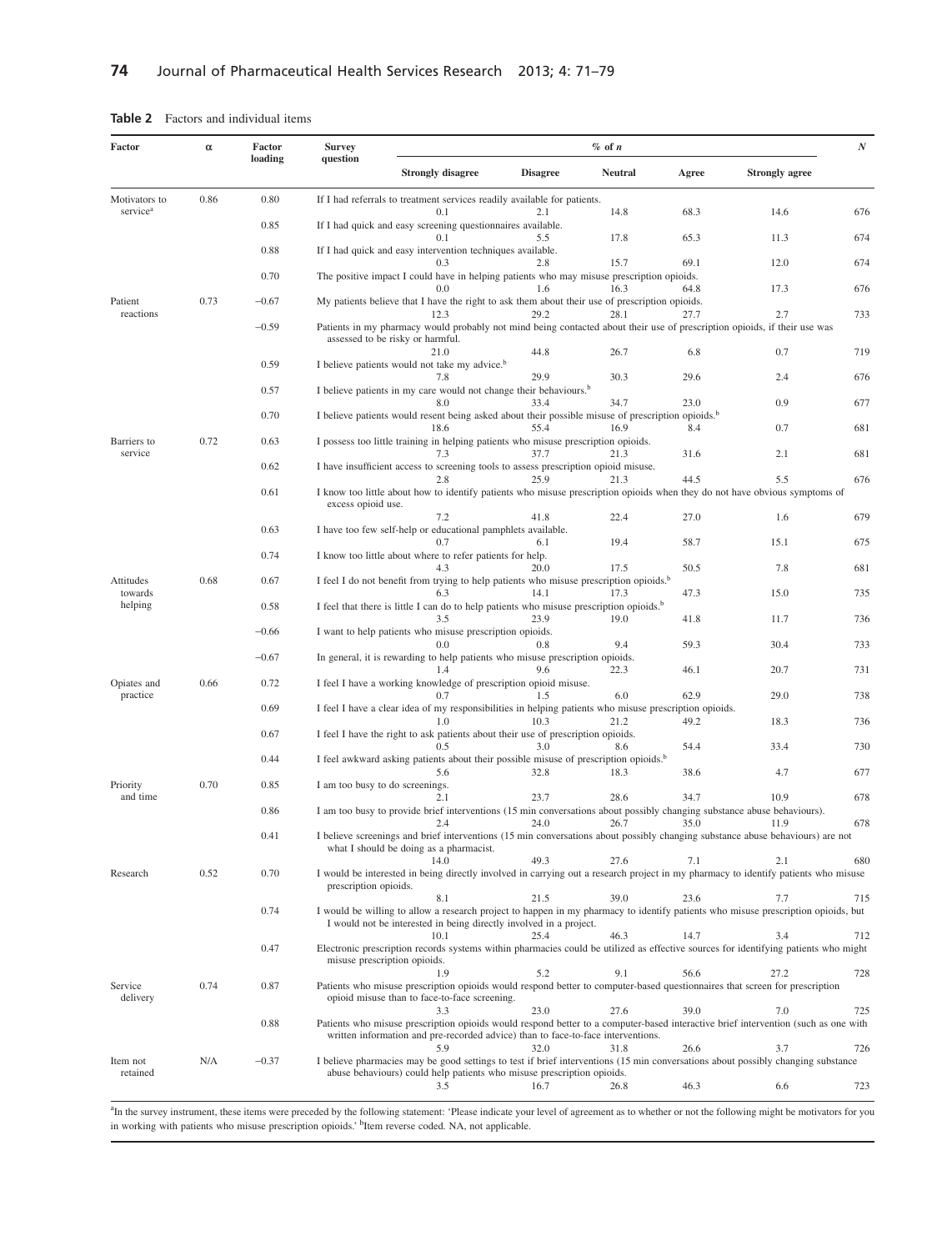|  |  |  | <b>Table 3</b> T-test differences for survey subscales by state |  |  |  |  |  |
|--|--|--|-----------------------------------------------------------------|--|--|--|--|--|
|--|--|--|-----------------------------------------------------------------|--|--|--|--|--|

|                                                                                            | <b>M</b> combined | <b>SD</b> | <b>M</b> Utah | <b>SD</b> | <b>M</b> Texas | <b>SD</b> | t-test  | df  |             |
|--------------------------------------------------------------------------------------------|-------------------|-----------|---------------|-----------|----------------|-----------|---------|-----|-------------|
| Motivators to service $(n = 669)$                                                          | 3.9               | 0.5       | 3.9           | 0.5       | 3.9            | 0.6       | 0.69    | 667 | 0.49        |
| Patient reactions $(n = 661)$                                                              | 2.6               | 0.7       | 2.6           | 0.7       | 2.5            | 0.6       | $-1.16$ | 659 | 0.25        |
| Barriers to service $(n = 668)$                                                            | 3.2               | 0.7       | 3.2           | 0.7       | 3.2            | 0.7       | 0.73    | 666 | 0.46        |
| Attitudes towards helping $(n = 724)$                                                      | 3.7               | 0.7       | 3.7           | 0.7       | 3.7            | 0.7       | 1.84    | 722 | 0.07        |
| Opioids and practice $(n = 669)$                                                           | 3.8               | 0.6       | 3.7           | 0.6       | 3.9            | 0.6       | 4.19    | 667 | $\leq 0.01$ |
| Priority and time $(n = 674)$                                                              | 3.0               | 0.8       | 3.0           | 0.7       | 3.0            | 0.8       | $-0.78$ | 629 | 0.44        |
| Research ( $n = 706$ )                                                                     | 3.3               | 0.7       | 3.3           | 0.6       | 3.2            | 0.7       | $-1.13$ | 704 | 0.26        |
| SBI Delivery $(n = 721)$                                                                   | 3.1               | 0.9       | 3.1           | 0.9       | 3.0            | 0.9       | $-1.38$ | 719 | 0.17        |
| Utah: $n = 379$ ; Texas: $n = 360$ . df, difference test; M, mean; SD, standard deviation. |                   |           |               |           |                |           |         |     |             |

**Table 4** One-way analysis of variance analyses for survey subscales by workplace

| <b>Subscale</b>                       | <b>Health system</b> |           |           | Chain     | Independent      |           |             |
|---------------------------------------|----------------------|-----------|-----------|-----------|------------------|-----------|-------------|
|                                       | М                    | <b>SD</b> | M         | <b>SD</b> | M                | <b>SD</b> |             |
| Motivators to service $(n = 535)$     | 3.9                  | 0.6       | 3.9       | 0.6       | 3.9              | 0.5       | 0.57        |
| Patient reactions $(n = 532)$         | 2.7 <sup>a</sup>     | 0.7       | $2.4^{b}$ | 0.6       | $2.6^\circ$      | 0.6       | $\leq 0.01$ |
| Barriers to service $(n = 533)$       | 3.1                  | 0.7       | 3.3       | 0.6       | 3.3              | 0.6       | 0.13        |
| Attitudes towards helping $(n = 535)$ | 3.7                  | 0.8       | 3.6       | 0.7       | 3.7              | 0.6       | 0.39        |
| Opioids and practice $(n = 535)$      | 3.8                  | 0.7       | 3.8       | 0.6       | 3.8              | 0.5       | 0.85        |
| Priority and time $(n = 536)$         | 2.9 <sup>d</sup>     | 0.7       | $3.2^e$   | 0.8       | 2.9 <sup>f</sup> | 0.8       | $\leq 0.01$ |
| Research $(n = 532)$                  | 3.3                  | 0.7       | 3.3       | 0.7       | 3.3              | 0.7       | 0.73        |
| SBI delivery $(n = 539)$              | 3.2                  | 1.0       | 3.1       | 0.9       | 3.0              | 0.9       | 0.26        |

Health system is significantly higher than chain  $(P < 0.05)$ ; "chain is significantly lower than health system and independent  $(P < 0.05)$ ; "independent" is significantly higher than chain (*P* < 0.05), <sup>d</sup>health system is significantly lower than chain; "chain is significantly higher than health system and independent; <sup>f</sup>independent is significantly lower than chain. Utah:  $n = 379$ ; Texas:  $n = 360$ . M, mean; SD, standard deviation.

change their use); (3) *barriers to service* (comprised of statements about barriers that would impede SBI practice); (4) *attitudes towards helping* (comprised of statements about attitudes of pharmacists towards helping those who misuse prescription opioids); (5) *opioids and practice* (comprised of statements about pharmacists' knowledge and confidence in addressing prescription opioid misuse); (6) *priority and time* (comprised of statements regarding whether SBI is within pharmacists' scope of practice and time availability); (7) *research* (comprised of statements about pharmacists' desire for involvement in SBI research and methods of misuse identification); and (8) *SBI delivery* (comprised of statements about pharmacists' preference of mediums for SBI delivery). With the exception of the *research* subscale, all  $\alpha$  levels were adequate for exploratory research ( $\alpha \ge 0.60$ ).<sup>[30]</sup>

# **Scale differences**

Table 3 reports the combined Utah and Texas subscale means and *t*-tests for subscale differences by state. The only significant difference  $(t = 4.19, df = 667, P \le 0.01)$  was for Utah pharmacists  $(M = 3.7, SD = 0.6)$  who had lower mean scores than Texas pharmacists (M = 3.9, SD = 0.6) for the *opiates and practice* subscale. The highest overall mean levels of agreement for pharmacists in Utah and Texas were for the *motivators to service* (M = 3.9, SD = 0.5), *opioids and practice* (M = 3.8, SD = 0.6), and *attitudes towards helping*  $(M = 3.7, SD = 0.7)$  subscales. The lowest overall mean level of agreement for pharmacists in Utah and Texas was for *patient reactions* subscale  $(M = 2.6, SD = 0.7)$ . Due to the absence of major differences in subscale scores, the remaining subscale analyses (Tables 4 and 5) are reported for the aggregate Utah and Texas sample.

Table 4 reports ANOVA differences for subscales by practice location for all survey respondents. Health system pharmacists had significantly (*F*-test (*F*) = 7.51, df = 531,  $P \le 0.01$ ) higher mean scores (M = 2.7, SD = 0.7) than chain  $(M = 2.4 \text{ SD} = 0.6)$  and independent pharmacists  $(M = 2.6 \text{ N})$ SD = 0.6) for believing *patients reactions* would be favourable towards SBI for potential opioid abuse. Health system pharmacists ( $M = 2.9$  SD = 0.7) and independent pharmacists  $(M = 2.9 SD = 0.8)$  reported significantly lower  $(F = 10.98,$  $df = 535$ ,  $P \le 0.01$ ) mean scores than chain pharmacists (M = 3.2 SD = 0.8) for the *priority and time* subscale (indicating health system and independent pharmacists were more likely to have time for SBI and believe it would be a priority).

Table 5 shows Pearson correlations calculated between years of practice and subscale composite scores (see Survey Instrument and Item Analysis subsection above for subscale calculation method). Results showed that pharmacists with more years of practice experience perceived fewer *barriers to service* provision  $(r = -0.10, P < 0.05)$ , possessed greater ability in addressing *opioids and practice* issues (r = 0.17, *P* < 0.01), and were less interested in being involved with *research* projects  $(r = -0.10, P < 0.05)$ .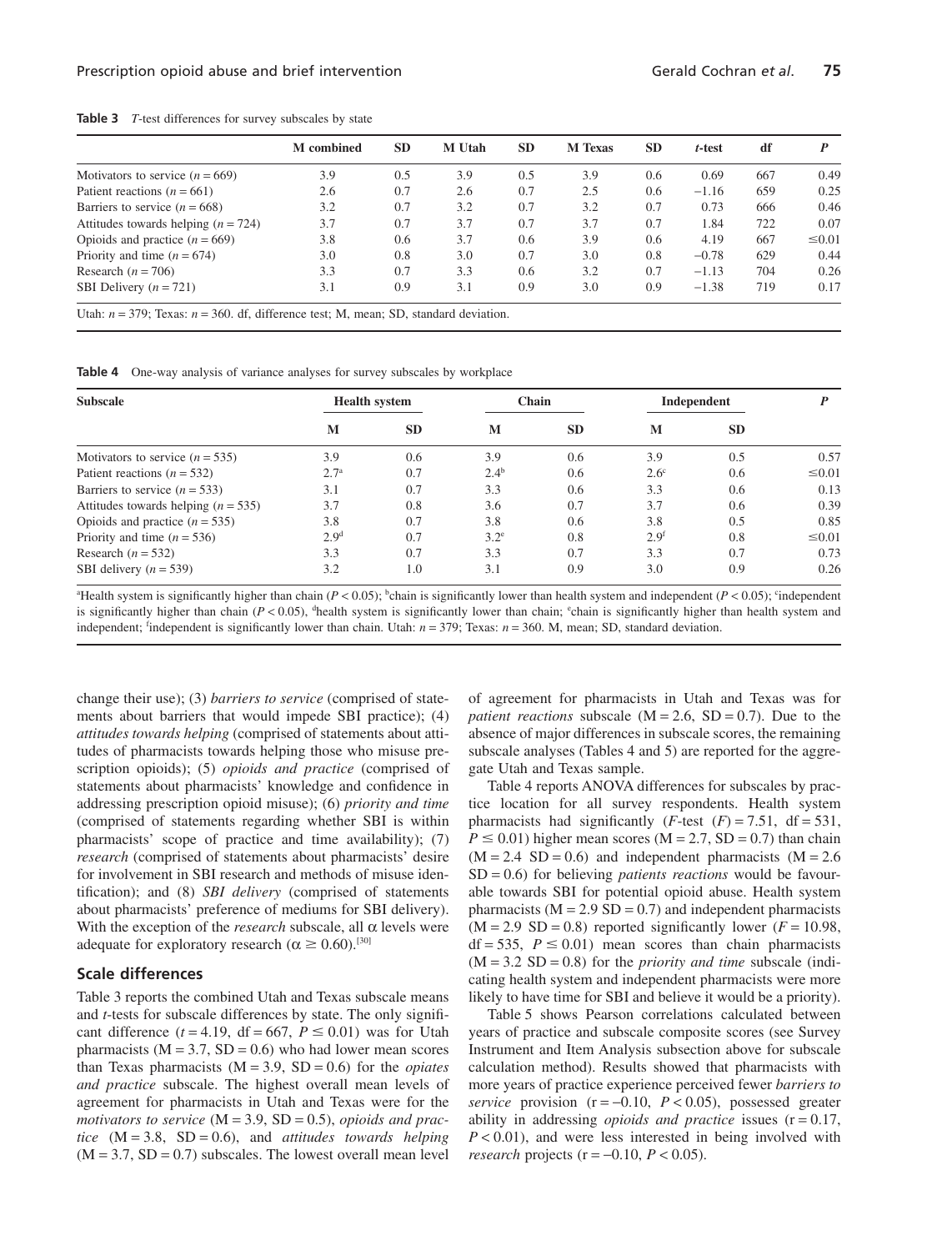|                   | <b>Motivators to</b><br>service $(n = 614)$ | <b>Patient</b><br>reactions<br>$(n = 602)$ | <b>Barriers to</b><br>service<br>$(n = 608)$ | <b>Attitudes towards</b><br>helping $(n = 614)$                                                               | <b>Opioids and</b><br>practice<br>$(n = 609)$ | <b>Priority and</b><br>time $(n = 613)$ | $(n = 602)$ | Research SBI delivery<br>$(n = 618)$ |
|-------------------|---------------------------------------------|--------------------------------------------|----------------------------------------------|---------------------------------------------------------------------------------------------------------------|-----------------------------------------------|-----------------------------------------|-------------|--------------------------------------|
| Years of practice | $-0.09$                                     | 0.02                                       | $-0.10^a$                                    | 0.03                                                                                                          | 0.17 <sup>b</sup>                             | 0.00                                    | $-0.10^a$   | $-0.03$                              |
|                   |                                             |                                            |                                              | $\approx 0.05$ ; $\approx 0.01$ . Utah: $n = 379$ ; Texas: $n = 360$ . SBI, screening and brief intervention. |                                               |                                         |             |                                      |

**Table 5** Pearson correlations for survey subscales with years of practice

**Table 6** Proportional differences for current services<sup>a</sup>

| <b>Current service</b> | Variable     | $\boldsymbol{n}$ | % Reporting service | <b>OR</b> | 95% CI          |
|------------------------|--------------|------------------|---------------------|-----------|-----------------|
| Screening              | Utah         | 151              | 43.0                | 0.92      | $(0.68 - 1.25)$ |
|                        | Texas        | 144              | 45.0                | 1.08      | $(0.80 - 1.47)$ |
| Discussing             | Utah         | 162              | 46.4                | 0.66      | $(0.48 - 0.89)$ |
|                        | <b>Texas</b> | 182              | 56.9                | 1.52      | $(1.12 - 2.07)$ |

# **Current services**

Table 6 shows the results for proportional differences for current services. Utah pharmacists were 34% less likely to currently discuss prescription opioid abuse, and Texas pharmacists reported to be 52% more likely to currently discuss prescription opioid abuse with patients than Utah practitioners.

# **Discussion**

#### **Interest in opioid abuse**

One of the purposes of this survey was to examine pharmacists' level of interest in addressing prescription opioid abuse. The *attitudes towards helping* subscale had one of the highest levels of endorsement of the eight, indicating that pharmacists have a relatively positive perspective on helping those with prescription opioid problems. This subscale also contained the item that stated, 'I want to help patients who misuse prescription opioids,' to which roughly 90% of respondents endorsed as 'agree' or 'strongly agree.' Further, although the *priority and time* subscale had an overall neutral score, pharmacists in health system and independent settings had more positive perspectives for SBI in their practice. Altogether, these findings appear to indicate that pharmacist disposition towards helping patients who misuse opioids is positive and relatively consistent between states with divergent misuse severity levels.

#### **Screening and brief intervention in pharmacies**

This project was also designed to assess pharmacists' beliefs regarding whether pharmacies might be effective settings to address prescription opioid misuse with SBI. Roughly half of the respondents agreed that pharmacies would be good locations for testing SBI, and about half of the pharmacists also agreed that SBI is a service they should be involved in delivering. Moreover, the endorsement of the *opiates and practice* subscale was second highest of all scales, which demonstrates that pharmacists believe they possess the confidence and

knowledge necessary for working with patients who misuse prescription opiates. The small but significantly higher mean scores reported by Texas practitioners (Texas  $M = 3.9$ ; Utah M = 3.7) for the *opiates and practice* subscale may have some connection to the significant proportional differences that showed Texas pharmacists had greater odds for currently discussing prescription opioid abuse. It could be the case that Texas pharmacists are generally vigilant in discussing opioid issues with patients, and therefore report more knowledge and confidence. On the other hand, Utah pharmacists may feel overburdened with the opioid abuse problem in their state and subsequently address it less. In either case, opinions for both states were in the same positive direction, indicating similarly positive views. Furthermore, future research could be beneficial to examine, in particular, the reason for the higher rates of reported screening in Texas compared to Utah.

In relation to currently delivered services, pharmacists were slightly positive (more than neutral) with their interest in hosting or being directly involved in research regarding SBI. However, looking at the individual items within the scale, nearly 85% of respondents indicated that electronic prescription record systems could be utilized as effective sources for identifying patients who might misuse. This non-invasive strategy for identification of misuse has been applied in previous research<sup>[20]</sup> and has the potential for low-cost widespread utilization. Furthermore, while not specifically asked in this survey, PDMPs could be used in concert with prescription management systems in order to enhance and possibly validate information derived from prescription recordkeeping systems. An appropriate next step for this line of research would be for a screening study to be undertaken. Using electronic prescription record systems/PDMPs in conjunction with self-report and biological drug screenings for opioid use may provide an effective and efficient method for identifying patients who might benefit from interventions, although recruiting patients to participate in such research would likely be challenging due to possible concerns of time, confidentiality and repercussions if prescription misuse (or use of illicit drugs) was reported. Such barriers to evaluation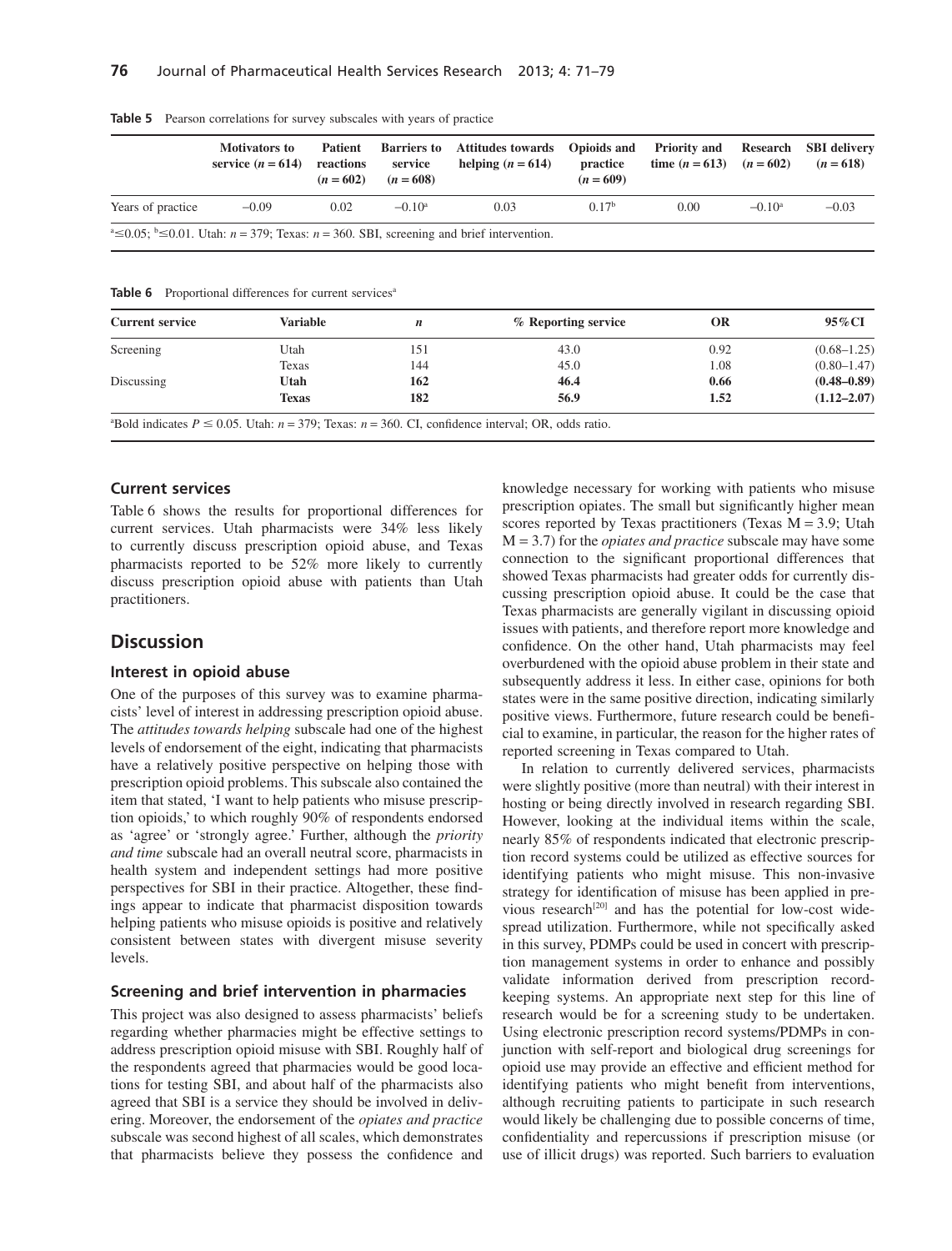and implementation of SBI have been overcome in similar medical settings.

Pharmacists were ambivalent about how patients might react to SBI. Health system pharmacists were the most positive about potential *patient reactions*. Looking at the individual items within the subscale illuminates pharmacists' views on how patients would react. Nearly 75% of pharmacists believe that most patients would not resent being asked about their use of prescription opiates. However, 65% of respondents were also aware that patients who may be misusing opioids would be most likely to object. The neutrality in the subscale is largely driven by pharmacists being unsure if their advice would be well received and that patients would actually change misuse behaviours. Pharmacists not being sure about patients' potential reactions could possibly be ameliorated if practitioners knew more of, and had confidence in, the screening and intervention itself. This seems to be evident by the high endorsement of the *motivators to service* subscale that lists screening and intervention resources and tools that would increase pharmacists' involvement in SBI. Nonetheless, pharmacists were mostly neutral in their opinions regarding whether SBI should be delivered in person or via computer. Future research regarding the most appropriate and efficacious methods for screening and intervention in pharmacies could help pharmacists better anticipate how SBIs would be received. Piloting such interventions could also provide a preliminary understanding of what behavioural changes could be expected from patients.

#### **Education and training**

We also assessed education and training needs that would allow pharmacists to become further engaged in SBI activities for prescription opioid misuse. As we mentioned earlier, the *motivators to service* subscale (e.g. referral resources and screening and intervention techniques) was the highest of any of the eight. This result shows promise that SBI training and resource tools could aid in motivating pharmacists' engagement in SBI. The *barriers to service* subscale also identified training or education gaps that could impede pharmacists from becoming engaged in addressing prescription opioid misuse. Responses were neutral for this scale, possibly indicating that pharmacists did not view the barriers listed in the survey as insurmountable. Altogether, through combining the right resources/tools with the interest expressed by pharmacists in helping and their beliefs regarding the value of SBI, brief interventions in pharmacies have the potential to make a meaningful contribution in addressing the national prescription opioid misuse epidemic.

#### **Limitations**

Although the response rate to this survey is similar to other published internet-based pharmacy surveys (Dohler *et al.*<sup>[31]</sup> = 7%, Dolan *et al.*<sup>[32]</sup> = 8%, Droege and Assa-Eley<sup>[33]</sup>  $=$  24%, Inquilla *et al*.<sup>[34]</sup> = 30%, Pinneke and Clark<sup>[35]</sup> = 30% and Pollard and Clark<sup>[36]</sup> = 15%), it was nonetheless lower than response rates generally recommended for internet surveys.[37] This low response could have subsequently produced a bias within the survey results. In addition to the response rate, a response bias could have been caused by the web-based nature of the survey, in that younger pharmacists who may

feel more comfortable using web-based applications responded to the survey at a higher rate than older pharmacists. A response bias also could have been generated by the fact that Utah pharmacists were contacted from a list of all licensed pharmacists while pharmacist members of the Texas Pharmacy Association were contacted in Texas.

Examining the data helps to demonstrate that a response bias may not have occurred in this survey. First, the numbers of respondents practising in health systems, chains and independently are similar to those of the actual proportions in Utah and Texas, providing some degree of evidence that a bias to the survey items did not occur based on practice settings. Second, it does not appear to be the case that only younger pharmacists responded to the survey, particularly because the mean years of practice for Utah pharmacists was 13 and for Texas it was 27. These mean years indicate that respondents on average possessed several years of professional pharmacy experience, particularly in Texas. Lastly, regardless of differences noted in demographics, practice background and level of prescription opioid abuse severity, Utah and Texas pharmacists' responses to the survey were highly similar – as indicated by the absence of mean or substantive differences for the subscales. This absence of differences among the two states indicates that regardless of pharmacists' characteristics, responses were consistent. This statistical evidence showing that a response bias may not have occurred would be strengthened by including other states in a subsequent administration of this survey for comparison purposes. If an additional survey of other states showed similar responses to those in this project, such results would also add credibility to the findings herein.

# **Conclusion**

This survey provides an initial insight into pharmacists' interest, beliefs and opinions about prescription opioid abuse and SBI. Despite the different prevalence rates of prescription opioid abuse in Utah and Texas, pharmacists' views regarding opioid abuse and SBI were similar. Altogether, pharmacists are interested in helping those with potential misuse issues; they believe SBI may be a valuable service for identifying and intervening with opioid abuse, and they feel capable in their knowledge and ability to do so. Nonetheless, pharmacists were not confident that patients will take their advice, respond positively and make needed behaviour changes. Respondents also were not confident regarding the manner in which screenings and interventions should occur. This ambivalence could possibly be ameliorated by future research about screening and intervention techniques in pharmacies. Such research results could subsequently serve as helpful resources to increase pharmacists' motivation for service provision. Electronic prescription records systems are potentially helpful tools for identifying patients who misuse. For instance, health system pharmacies within communities may be viable locations to begin developing these tools, given the likelihood of networked prescription record systems already in place. If the results of the current project could be further verified and techniques for SBI in pharmacies ultimately developed, residency programmes and continuing education models could be developed to disseminate and test SBI in the pharmacy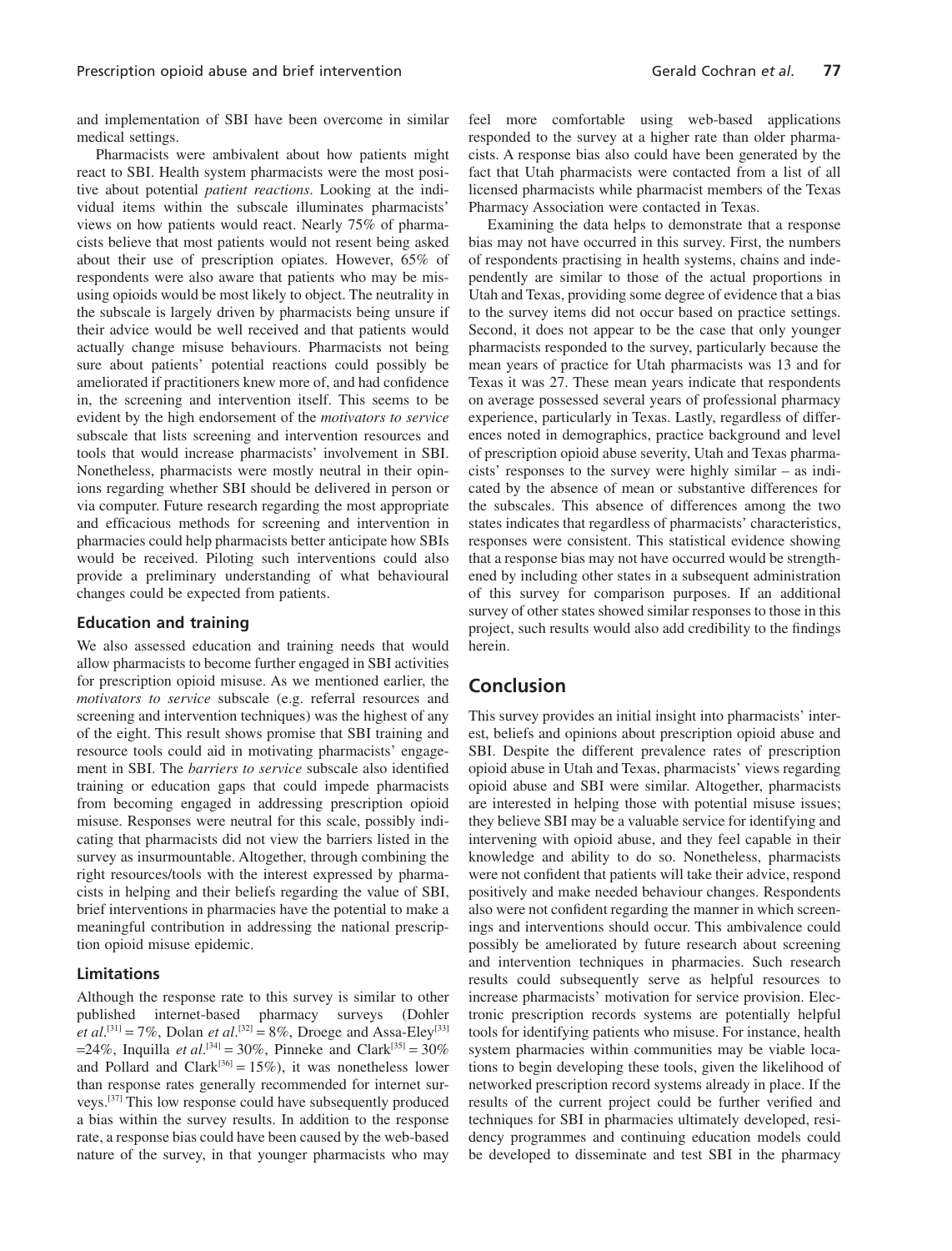setting. Delivering SBI in pharmacies has the potential to provide an additional important resource in addressing prescription opioid abuse and in helping patients reduce possible misuse.

# **Declarations**

## **Conflict of interest**

The Author(s) declare(s) that they have no conflicts of interest to disclose.

# **Funding**

This research received no specific grant from any funding agency in the public, commercial, or not-for-profit sectors.

## **Acknowledgements**

We express great appreciation to Courtney Bolin from the Texas Pharmacy Association who provided access to the e-mailing list of pharmacists in Texas.

## **Authors' contributions**

Gerald Cochran designed and carried out the project, performed the data analyses and wrote the largest portions of the manuscript. Craig Field, Kenneth Lawson and Carlton Erickson each aided in the design of the project, interpretation of analyses, writing portions of the manuscript and provided critical feedback on drafts of the manuscript. All Authors state that they had complete access to the study data that support the publication.

# **References**

- 1. Centers for Disease Control and Prevention. Morbidity and mortality weekly report. Vital signs: overdoses of prescription opioid pain relievers – United States, 1999–2008. Atlanta, GA: Centers for Disease Control and Prevention, 2011.
- 2. Substance Abuse and Mental Health Services Administration. The NSDUH report: trends in nonmedical use of prescription pain relievers: 2002 to 2007. Rockville, MD: Substance Abuse and Mental Health Services Administration, Office of Applied Studies, 2009.
- 3. Substance Abuse and Mental Health Services Administration. Results from the 2007 National Survey on drug use and health: national findings. Rockville, MD: Substance Abuse and Mental Health Services Administration, Office of Applied Studies, 2008.
- 4. Coalition Against Insurance Fraud Washington. Prescription for peril: how insurance fraud finances theft and abuse of addictive prescription drugs. Washington*,* DC: Coalition Against Insurance Fraud, 2007.
- 5. Baehren DF *et al*. A statewide prescription monitoring program affects emergency department prescribing behaviors. *Ann Emerg Med* 2010; 56: 19–23.
- 6. Paulozzi LJ *et al*. Prescription drug monitoring programs and death rates from drug overdose. *Pain Med* 2011; 12: 747–754.
- 7. Ossoff RH, Thomason CD. Beyond pain management: doctor shopping. *J Health Care Compl* 2011; 13: 57–76.
- 8. Centers for Disease Control and Prevention. Vital signs: prescription painkiller overdoses in the US. Atlanta, GA: Centers for Disease Control and Prevention, 2011.
- 9. Bertholet N *et al*. Reduction of alcohol consumption by brief alcohol intervention in primary care: systematic review and meta-analysis. *Arch Intern Med* 2005; 165: 986–995.
- 10. Havard A *et al*. Systematic review and meta-analyses of strategies targeting alcohol problems in emergency departments: interventions reduce alcohol-related injuries. *Addiction* 2008; 103: 368–376.
- 11. Kaner E *et al*. The effectiveness of brief alcohol interventions in primary care settings: a systematic review. *Drug Alcohol Rev* 2009; 28: 301–323.
- 12. McQueen J *et al*. Brief interventions for heavy alcohol users admitted to general hospital wards. *Cochrane Database Syst Rev* 2009; (3): CD005191.
- 13. Nilsen P *et al*. A systematic review of emergency care brief alcohol interventions for injury patients. *J Subst Abuse Treat* 2008; 35: 184–201.
- 14. Jamison RN *et al*. Substance misuse treatment for high-risk chronic pain patients on opioid therapy: a randomized trial. *Pain* 2010; 150: 390–400.
- 15. Zahradnik A *et al*. Randomized controlled trial of a brief intervention for problematic prescription drug use in non-treatmentseeking patients. *Addiction* 2009; 104: 109–117.
- 16. Inciardi JA *et al*. Mechanisms of prescription drug diversion among drug-involved club- and street-based populations. *Pain Med* 2007; 8: 171–183.
- 17. Cicero TJ *et al*. Multiple determinants of specific modes of prescription opioid diversion. *J Drug Issues* 2011; 41: 283– 304.
- 18. El-Aneed A *et al*. Prescription drug abuse and methods of diversion: the potential role of a pharmacy network. *J Subst Use* 2009; 14: 75–83.
- 19. White AG *et al*. Analytic models to identify patients at risk for prescription opioid abuse. *Am J Manag Care* 2009; 15: 897– 906.
- 20. Heather N *et al*. Randomised controlled trial of two brief interventions against long-term benzodiazepine use: outcome of intervention. *Addict Res Theory* 2004; 12: 141–154.
- 21. Centers for Disease Control and Prevention. Policy Impact: Prescription Painkiller Overdoses. Atlanta, GA: Centers for Disease Control and Prevention, 2011. http://www.cdc.gov/homeandre creationalsafety/rxbrief/ (accessed 9 March 2013).
- 22. Substance Abuse and Mental Health Services Administration. The NSDUH report: nonmedical use of pain relievers in substate regions: 2004 to 2006. Rockville, MD: Substance Abuse and Mental Health Services Administration, Office of Applied Studies, 2008.
- 23. Forrester MB. Oxycodone abuse in Texas, 1998–2004. *J Toxicol Environ Health A* 2007; 70: 534–538.
- 24. Maxwell J. Substance abuse trends in Texas June 2011. Austin, TX: Gulf Coast Addiction Technology Transfer Center, The University of Texas at Austin, 2011.
- 25. Fitzgerald N *et al*. Developing and evaluating training for community pharmacists to deliver interventions on alcohol issues. *Pharm World Sci* 2009; 31: 149–153.
- 26. Sheridan J *et al*. Screening and brief interventions for alcohol: attitudes, knowledge and experience of community pharmacists in Auckland, New Zealand. *Drug Alcohol Rev* 2008; 27: 380– 387.
- 27. IBM. *SPSS 19*. Chicago, IL: IBM, 2011.
- 28. Utah Medical Education Council. Utah's pharmacist workforce. Salt Lake City, UT: Utah Medical Education Council, 2002.
- 29. Texas State Board of Pharmacy. Licensure statistics. Austin, TX: Texas State Board of Pharmacy, 2011.
- 30. Hair J *et al*. *Multivariate Data Analysis: A Global Perspective*. Upper Saddle River, NJ: Pearson, 2010.
- 31. Döhler N *et al*. Task allocation in cancer medication management–Integrating the pharmacist. *Patient Educ Couns* 2011; 83: 367–374.